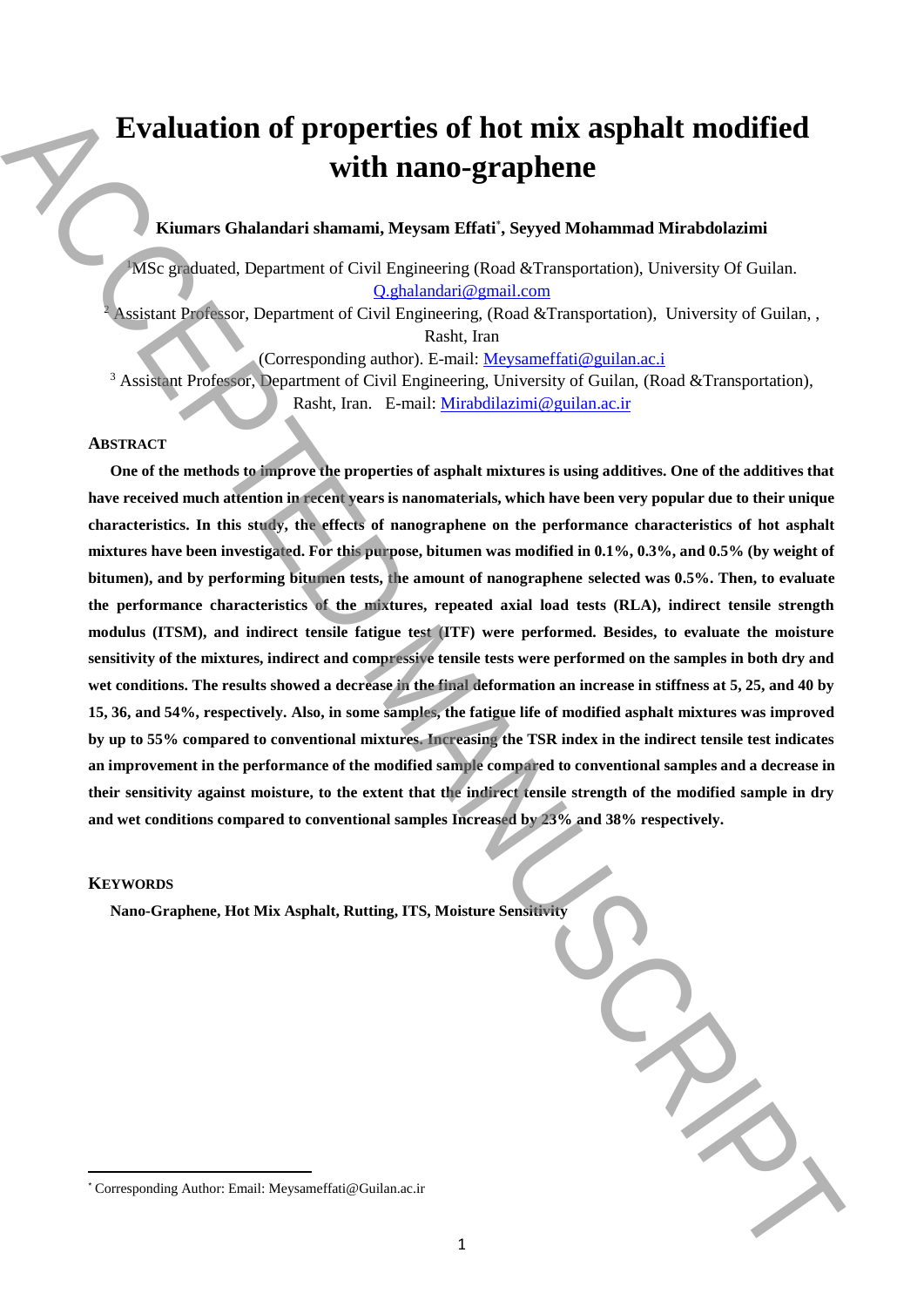## **Introduction**

Asphalt concrete is one of the most widely used materials in the construction of pavements, roads and airports. Researchers have always tried to improve the properties of asphalt mixtures to increase the resistance of these mixtures to damage in order to reduce the maintenance costs of pavements [1].

Damages that appear before the end of the pavement useful life include groove damage, permanent deformation and fatigue, and heat cracks. Because repairing and repairing these failures can be costly, researchers use a variety of methods to prevent or delay the onset of these failures [2, 3]. Due to the fact that bitumen makes up about 5 to 7% by weight and 13 to 15% by volume of asphalt mixtures, it plays a very important role in the performance of asphalt mixtures [4]. One of these methods is bitumen modification by different materials. It seems that nanomaterials due to their special properties such as high specific surface area and structural properties can improve the performance of asphalt mixtures against cracking, fatigue and heat cracks. Additives are commonly used to increase the durability and performance of asphalt mixtures against cracking, fatigue and thermal cracking. Grooving due to deformation of asphalt mixtures is one of the main mechanisms of failure in asphalt pavements that can occur in any weather conditions, especially at high temperatures, which ultimately leads to a reduction in pavement life [5]. Interaction control with must share a CD minimal method with the subsection of the subsection of the subsection of the subsection of the subsection of the subsection of the subsection of the subsection of the subsection o

In this study, in addition to investigating the effect of the properties of this material on the moisture sensitivity of asphalt mixtures, the grooving potential and fatigue life of modified asphalt mixtures with nanographene have been investigated. The bitumen used in this research is 70-60 bitumen from Isfahan Oil Company. The stone materials used are also of the siliceous material type and the grading of all samples is based on the grading of Ashto Regulation No. 4.

#### **Methodology**

GNPs were added to bitumen at 0.1, 0.3, and 0.5% (by the bitumen weight) to prepare the samples. To achieve a homogeneous and uniform mixture, the bitumen was heated to 150°C, and the mixing operation was performed by a high-shear mixer at 4500 rpm for 45 minutes. Mixing time and speed were selected specifically to create a homogeneous mixture according to previous studies and the properties of nanomaterials. To check the uniformity of the modified bitumen after sampling, samples were taken from different parts of the modified bitumen container, and the penetration grade test was performed.

The mixing plan of asphalt mixtures used in this study was performed according to the Marshall method according to the instructions of MS-2 of the asphalt institute. The fatigue life of asphalt mixtures is obtained by indirect traction testing. Indirect tensile test is a type of fatigue test in which the load is repeatedly applied to a cylindrical specimen so that the compressive load is applied to the cylindrical faces in a parallel and vertical manner. This form of loading causes uniform tensile stress in the specimen. Which will be perpendicular to the direction of loading and along the cylindrical sample

#### **Results and Discussion**

The results of the G\*/Sinδ rutting parameter in the non-aged state for dynamic rheometer testing are presented in Figure 1. Based on this figure, the incorporation of nanographene in modified bitumens was associated with a concomitant decline in phase angle  $(\delta)$ and an increase in G\*. This caused an increase in G\*/Sinδ which is evident in samples containing 0.5% of nanographene compared to those containing 0.3 and 0.1% and control samples. At high temperatures, the control samples and the ones containing 0.1 and 0.3% nanographene did not meet this criterion, whereas the samples containing 0.5% nanographene can perform reasonably well at higher temperatures.



## **Figure 1 DSR test and G\*/Sinδ rutting index results for unaged bitumen**

As depicted in Figure 2, samples containing GNPs displayed better fatigue performance than conventional samples. This increase in fatigue life varied at different stress levels. In some specimens, the fatigue life of the modified asphalt mixtures was improved by up to 55% compared to conventional mixtures. These factors, along with promoted asphalt mixture elasticity due to the presence of nanographene, delay the formation and expansion of cracks and thus improve the sample's fatigue life. By being placed between the bitumen's polymer molecules, GNPs sheets strengthen the bitumen network and enhance the mixtures' resistance to the expansion of fatigue cracks.